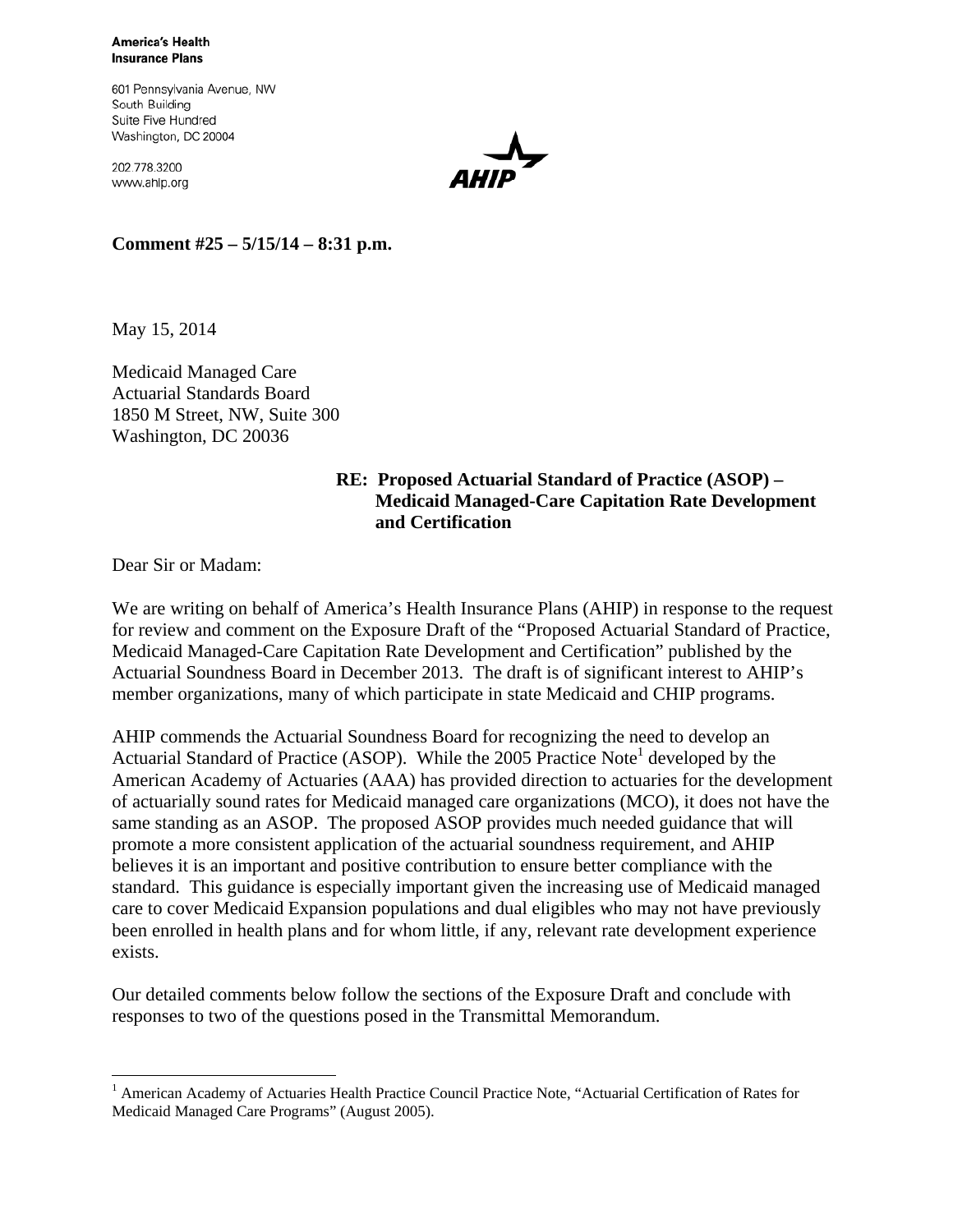

## **Section 2. Definitions** (page 1)

 **Section 2.1 -- Actuarially Sound/Actuarial Soundness.** This provision defines Medicaid capitation rates as being actuarially sound when projected capitation rates and other revenue sources provide for all reasonable, appropriate, and attainable costs. The definition also includes examples of what constitutes "other revenue sources" and what "costs" are to be included in determining the rate such as health benefits, health benefit settlement expenses, administrative expenses, government-mandated assessments, fees and taxes, and the cost of capitol.

AHIP supports the clarification that "government-mandated assessments, fees, and taxes" are to be considered in the definition of costs because it ensures that federal assessments, fees, and taxes are included in the determination of actuarial sound rates. This is an important improvement over the actuarial soundness definition in the 2005 AAA Practice Note, which specifically references only state-mandated assessments and taxes. The express inclusion of federal assessments is particularly critical in light of the health insurer fee mandated by Section 9010 of the Affordable Care Act.

One type of MCO cost that is not specifically cited in the proposed definition is underwriting gain, which is an essential element of actuarially sound rates because it compensates the MCO for the risk it assumes under the contract. In Section 3.2.11.b of the Exposure Draft, the actuary is directed to include a provision for underwriting gain to provide for the cost of capital and a margin for risk or contingency. We support this provision on underwriting gain and believe its importance to rate development should be reinforced in the definition of actuarial soundness by including it in the examples of costs to be considered in developing actuarially sound rates.

## **Section 3. Analysis of Issues and Recommended Practices (page 4)**

- **Section 3.1 -- Overview.** The overview cites the regulatory provision, Title 42 CFR 438.6(c), which requires capitation rates paid by the state to MCOs to be certified as actuarially sound. During economic downturns, states may include specific budget factors that reduce rates to meet fiscal targets. Certifying rates that include budget factors is inconsistent with the actuarial soundness standard. We recommend language be added to the section to clarify that these budget factors should not be incorporated into actuarially sound rates.
- **Section 3.2.1 -- Form of the Capitation Rates (Single Rate or Capitation Rate Ranges).**  This provision states that a capitation rate certification may apply to a single point estimate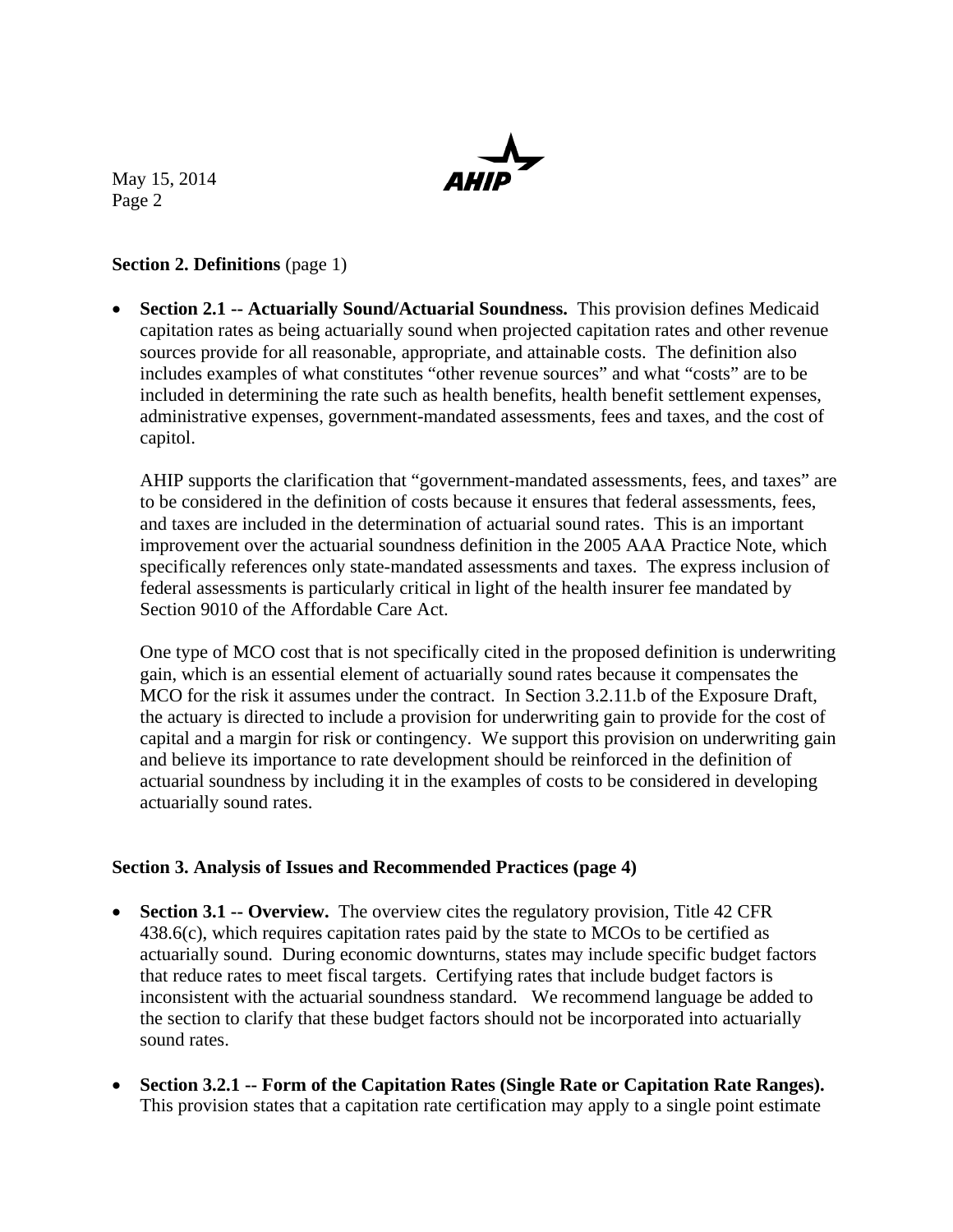> capitation rate or a range of capitation rates, and that if a range of capitation rates is prepared, the contracted rates with an MCO may be at either end of the range or a point within the range. AHIP is concerned that the provision allows the state to select a rate at the low end of a range although the aggressive assumptions underlying the rate may not be realistically achievable. We recommend the section be amended to emphasize that the actuarial certification of a rate range must ensure that rates at both ends of the rate range are reasonably attainable. Given the importance of ensuring that the rate range is attainable, we also recommend the ASB consider developing a definition of "attainable" that takes into account the covered populations and other unique characteristics of a state's Medicaid managed care program. In addition, the ASOP should specify that rate ranges and the position of the specific rate within the rate range should be fully disclosed to Medicaid health plans prior to the start of the payment year.

- **Section 3.2.3 -- Rebasing and Updating of Rates.** This provision provides direction to an actuary who is rebasing the rates or updating existing rates for subsequent rating periods. AHIP supports inclusion of the provision and recommends that it be expanded to address a concern regarding the timing of the effective date for the capitation rate when rates are rebased or updated. It is our understanding there have been instances when the rebased or updated rates are not certified until after contracts have been signed with the MCOs and/or the rating period has begun. This delay in certifying the rates on a timely basis does not permit MCOs to evaluate the impact of new rates and can place a participating MCO at unanticipated financial risk if the rates are lower than initially projected prior to the completion of the rebasing or update. We recommend the addition of language in the section to emphasize that timely completion of updates to rates is essential to permit a thorough review by MCOs of the new rates prior to their effective date.
- **Section 3.2.7.f -- Program, Benefit, or Policy Adjustments.** The provision describes other types of policy adjustments to base year data that the actuary should consider when establishing actuarially sound rates. It is our understanding that when making these adjustments, states may use fee-for-service (FFS) data to update the base year data, but may not share the methodology, assumptions, and data used in the adjustment. This is especially problematic when the actuary uses historical FFS data which do not accurately reflect factors in the rating year as the basis for updating assumptions that are incorporated into the rate. We recommend the proposed ASOP be revised to provide that actuaries should disclose to MCOs the methodology, assumptions, and data that serve as the basis for any such adjustments and recommend that language be added to the section which states actuaries should avoid using FFS data as the basis for these adjustments that is more than one year removed from the rating year.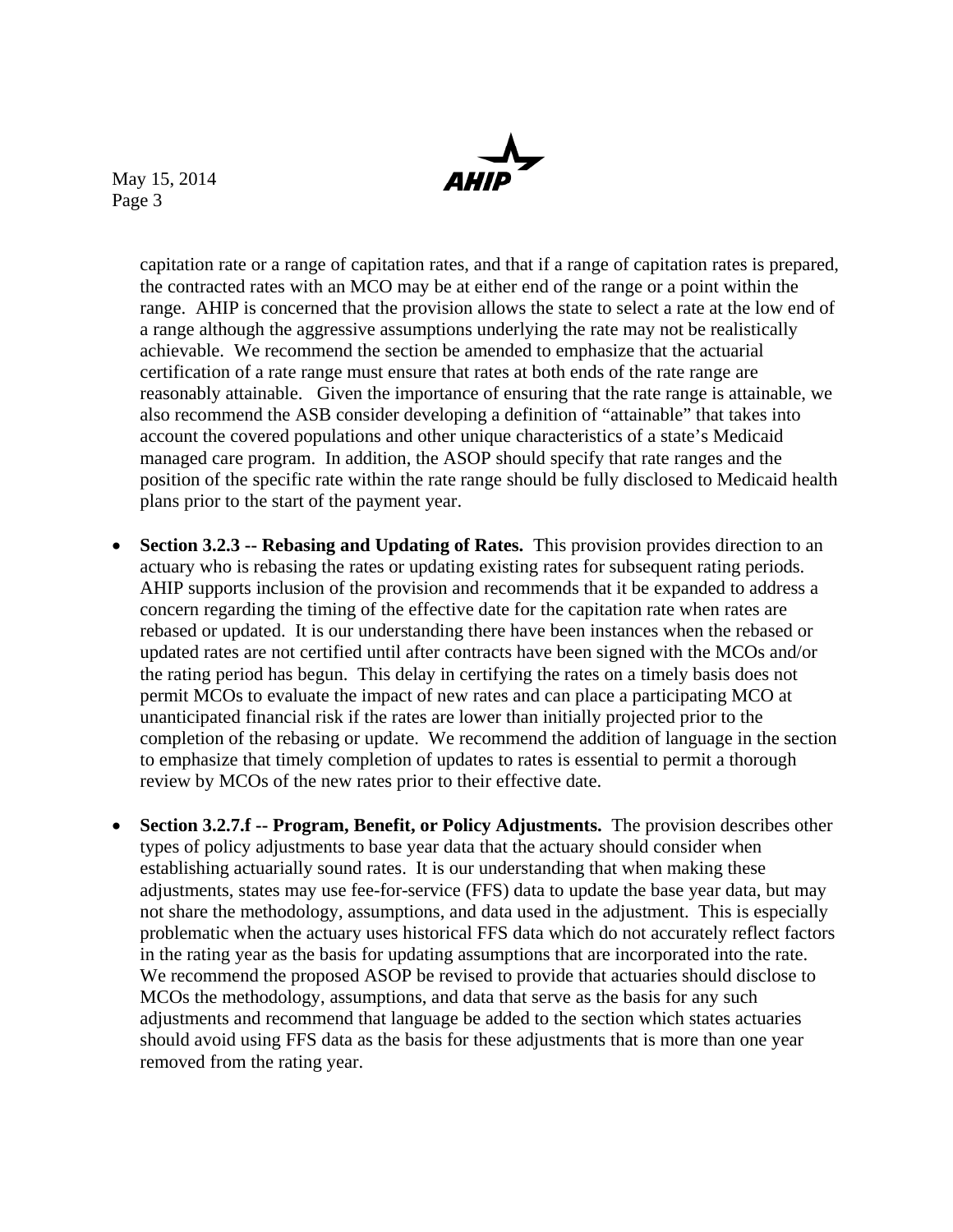• Section 3.2.8 -- Claim Cost Trends. This provision directs the actuary to include appropriate adjustments for trend in the development of the rates. The types of changes that could affect these trends include demographics and benefit levels, as well as policy or program changes.

There are other significant elements that are not mentioned in Section 3.2.8 that can affect claim cost trends, such as medical technology and pharmaceutical advancements. These advancements may represent significant improvements in outcomes but often at a cost that is much greater than current treatment. The cost implications for MCOs can be exacerbated when these treatments are needed by a population that is disproportionately represented in the Medicaid population. We recommend this section be amended to provide that actuaries should reflect new technological and pharmaceutical advancements in the trend assumptions that are incorporated into rates to ensure that the rates are actuarially sound.

 **Section 3.2.9 -- Managed-Care Adjustments.** This provision provides direction to actuaries about the application of managed-care adjustments based on the assumption that the program will "move from the level of managed care underlying the base data to a different level of managed care during the rating period". Adjustments to the rates may be made to reflect anticipated changes in utilization, unit cost, or both.

When addressing the application of managed-care adjustments, the provision does not distinguish between changes from base year data that are likely to be achievable when a new Medicaid managed care program is implemented and managed care efficiencies have not previously been implemented and the nature and scope of changes that can be expected when a program is well-established and the baseline data already reflect the impact of Medicaid health plan performance. To ensure rates will be actuarially sound, the adjustments proposed by the actuary should be supported by data that demonstrate the basis for the assumptions, distinguish between new and established programs, and ensure the performance underlying the assumptions is reasonably attainable. Moreover, the actuary should make available to MCOs the data that supports any managed-care adjustments incorporated into rates.

Section 3.2.9 also notes that "the changes reflected in the adjustments should be attainable in the rating period…" Designing and implementing the changes needed to attain expected efficiencies often require a transition period prior to realizing savings attributable to these activities. Therefore, establishing managed care factors based upon an assumption that MCO activities can be implemented quickly enough to generate savings throughout an entire rate year may not be consistent with attainable results. We recommend the provision be clarified to require managed-care adjustments to reflect savings reasonably attainable over the course of the entire rate year.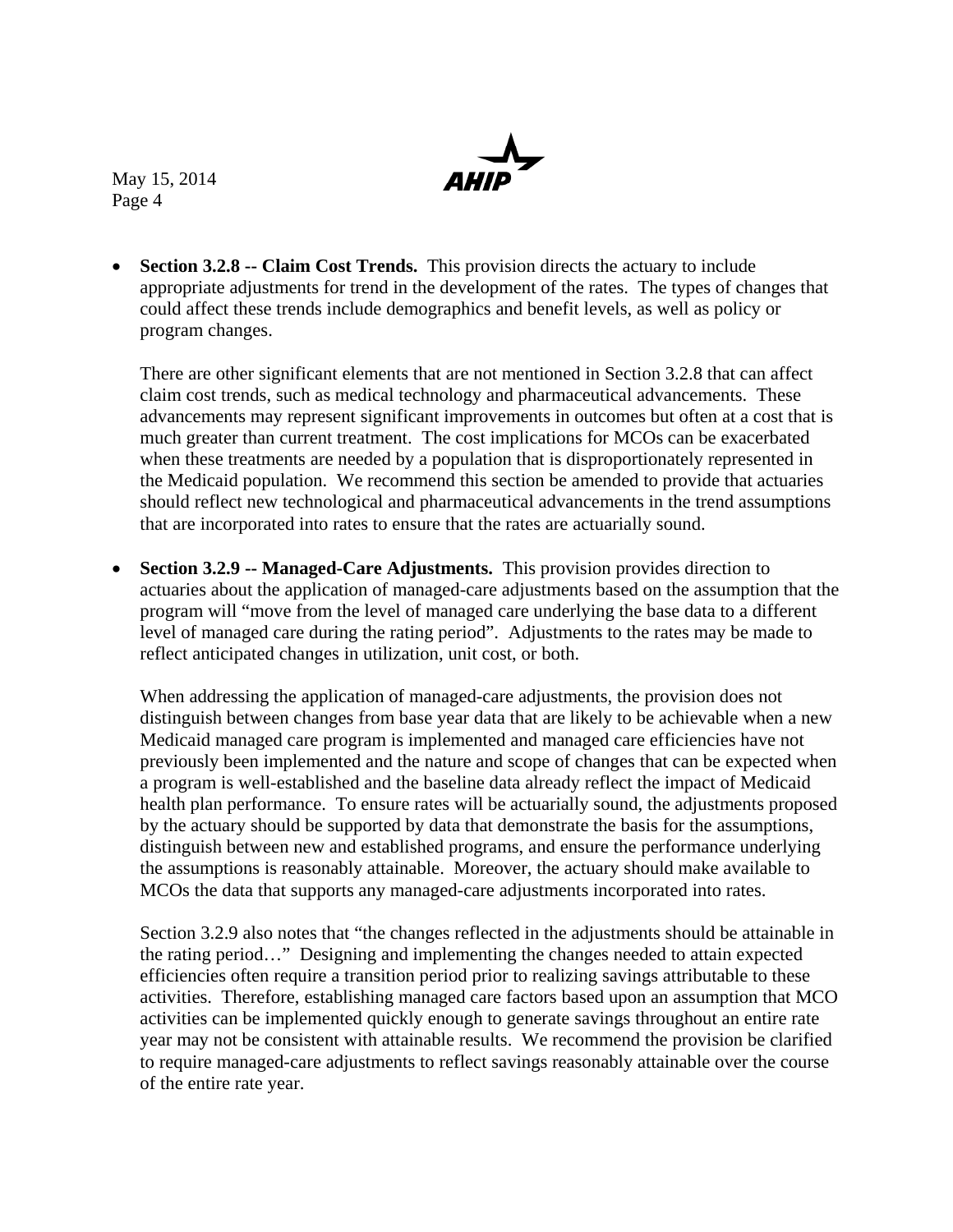- **Section 3.2.11.b Underwriting Gain.** The provision addresses inclusion of underwriting gains in actuarially sound rates and states that the "methods used to develop the underwriting gain provision of the **capitation rate** should be appropriate to… the type and level of risk borne by the **MCO**." In light of the level of uncertainty inherent in rate development for new populations including Medicaid Expansion and dual eligibles, we recommend that the ASOP advise actuaries to consider this uncertainty in the development of the underwriting gain assumption that is incorporated into the rate.
- **Section 3.2.11.d -- Non-Medical Expenses.** This provision directs the actuary to include an adjustment for any taxes, assessments, or fees that MCOs are required to pay out of the capitation rates. It also directs the actuary to apply an adjustment to reflect the costs of the taxes, assessments, or fees when they are not deductible as an expense for corporate tax purposes.

AHIP supports the provision as proposed. This section of the Exposure Draft provides important clarification on how actuaries are to accommodate all taxes and assessments including the recently implemented Health Insurer Provider Fee created by Section 9010 of the Affordable Care Act. While many actuaries have recommended the federal ACA insurer fee and a factor for non-deductibility be included in a MCO's capitated rate, some states delayed incorporating these elements into Medicaid health plan rates due to the lack of clarity about how it is to be addressed. AHIP believes the provision appropriately directs the actuary to include the costs for the fee and non-deductibility and will promote more consistent application across the states.

 **Section 3.2.13 -- Reinsurance, Risk Corridors, and Other Risk-Sharing Arrangements.** This provision provides direction for considering the effect of any risk-sharing arrangements between MCOs and the state Medicaid agency or the federal government. The structures and methodologies of risk-sharing arrangements vary by states, including the type and whether the state and MCO share in both losses and gains. Some states share risk when there are losses or gains, while other states may require the MCO to share gains with the state although the state does not share the risk when the MCO experiences a loss under the contract. In an arrangement where the MCO bears the entire risk for the loss, we recommend that the provision be revised to permit an increase in margin to reflect the greater risk assumed by the MCO.

Also, risk-sharing arrangements such as risk corridors are especially important tool for states that expand Medicaid health plan programs to new populations for whom there may not be accurate base year data available to develop actuarially sound rates. We recommend the provision note the important role risk corridors can play in these new programs.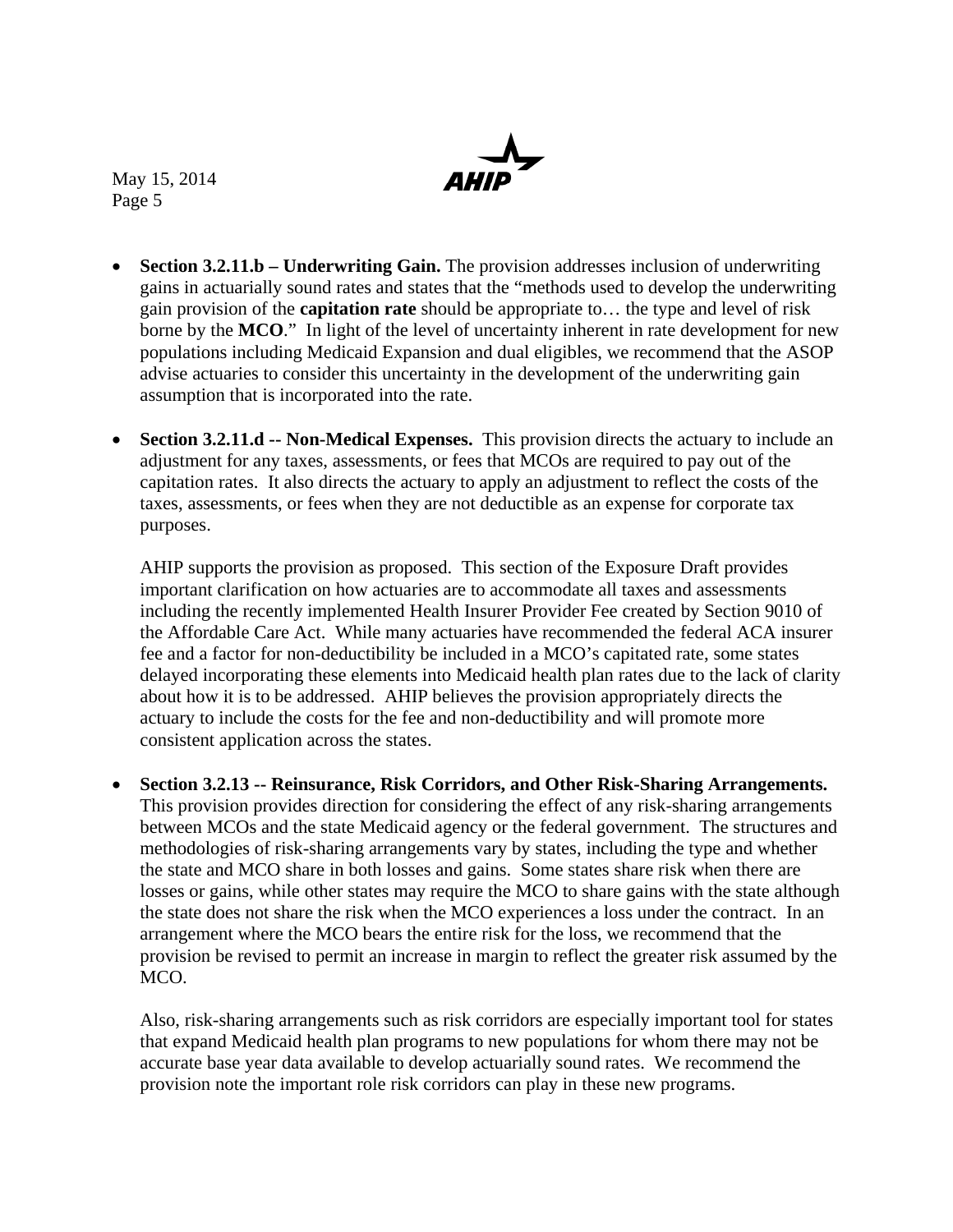

- **Section 3.2.14 Performance Withholds/Incentives.** The provision establishes considerations for actuaries when incorporating performance-based withholds or incentives into actuarially sound rates and provides that rates should "reflect the value of withholds for targets that the MCOs can reasonably achieve." It is our understanding that states are establishing withholds of as much as 5% based on criteria that may be difficult to achieve. We recommend the provision be revised to place stronger emphasis on evaluation by the actuary of the attainability of the criteria for MCOs to earn back funds withheld as part of these programs and provide that actuarial soundness should be determined without including amounts associated with the withhold unless this more stringent test is met.
- **Section 3.2.16 -- Inaccurate or Incomplete Information Identified after Opinion or Rate Certification.** This section provides direction when an actuary determines that he or she used inaccurate or incomplete information after certifying rates. In this case, the proposed ASOP requires the actuary to notify the principal but does not address whether CMS or MCOs should be notified or propose remedial action. We recommend this section be revised to provide the actuary should disclose to CMS and MCOs inaccurate or incomplete information that has been identified along with needed corrections to rates and the updated information and assumptions supporting the revisions.
- **Section 3.4 -- Documentation.** This provision directs the actuary to document methods, assumptions, procedures, and sources of data and requires the documentation to be in a form that another actuary qualified in the same field could assess the reasonableness of the work. AHIP supports these requirements. However, the provision is silent on whether the documentation should be shared with other stakeholders such as MCOs. We believe that ensuring MCO plan actuaries are able to replicate the methods, assumptions, procedures, and sources of the data used to determine their accuracy and validity and provide input is a crucial component in the development of actuarially sound rates. MCOs have the expertise required to assess the reasonableness of the work and to identify potential corrections and improvements in the methods, assumptions, procedures and data used to determine the rates. We recommend revising this section to provide that such information sharing should take place during the rate development process.

## **Comment Questions Posed by the Exposure Draft**

In the Transmittal Memorandum (page iv), of the Exposure Draft, several questions are listed for readers' consideration. AHIP has comments on two of the questions.